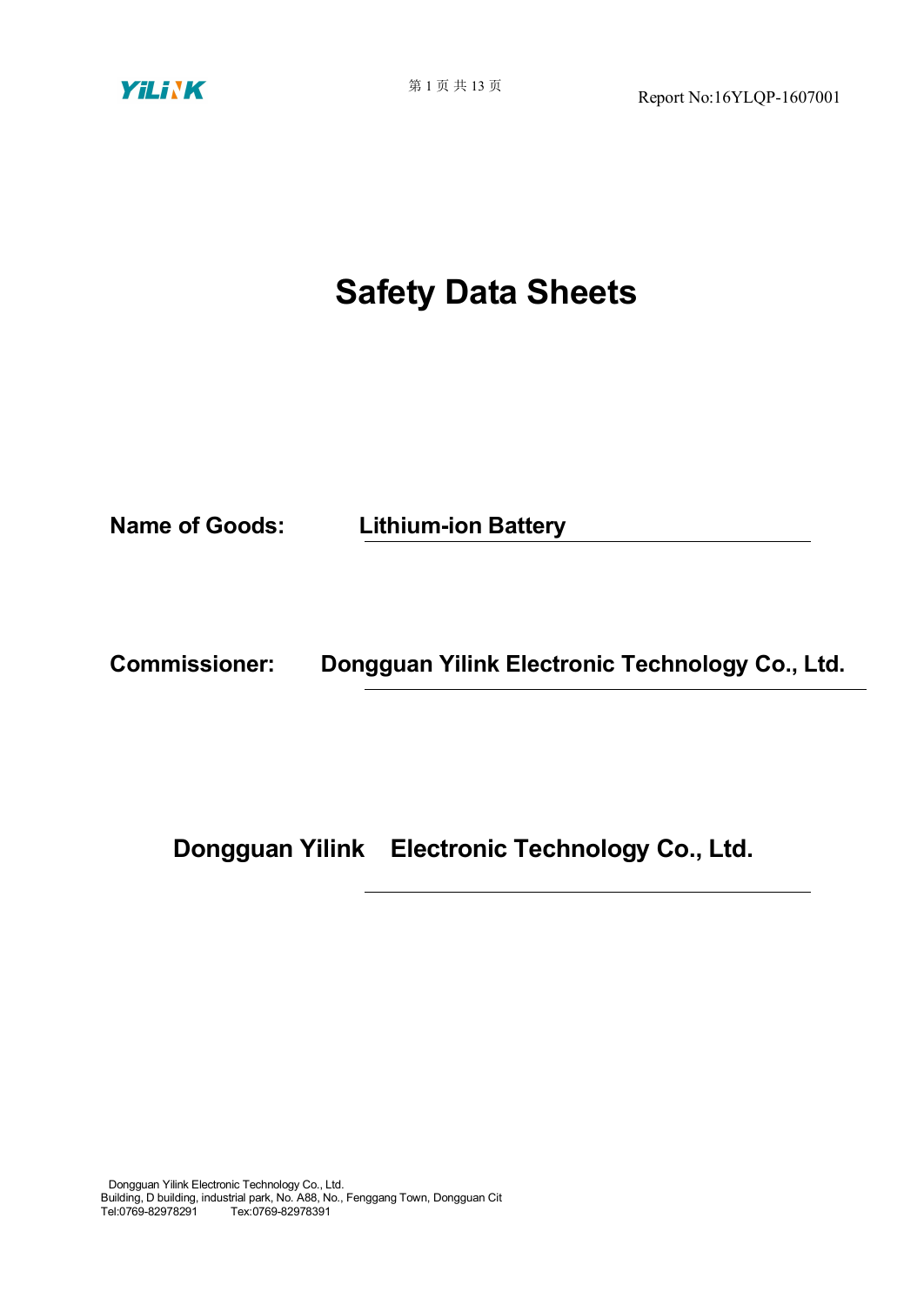YiLiNK

### Safety DATA Sheet (SDSs)

| Name of goods                            | Lithum -ion Battery                                                                                                                                                                                                                                                                                                                                                             |
|------------------------------------------|---------------------------------------------------------------------------------------------------------------------------------------------------------------------------------------------------------------------------------------------------------------------------------------------------------------------------------------------------------------------------------|
| Type/Mode                                | 603046, 3.7V, 800mAh, 2.96Wh                                                                                                                                                                                                                                                                                                                                                    |
| Commissioned by                          | Dongguan Yilink Electronic Technology Co., Ltd.                                                                                                                                                                                                                                                                                                                                 |
| Commissioned address                     | Building, D building, industrial park, No. A88, No., Fenggang<br>Town, Dongguan City                                                                                                                                                                                                                                                                                            |
| Manufacturer                             | Dongguan Yilink Electronic Technology Co., Ltd.                                                                                                                                                                                                                                                                                                                                 |
| Manufacturer address                     | Building, D building, industrial park, No. A88, No., Fenggang<br>Town, Dongguan City                                                                                                                                                                                                                                                                                            |
| Factory                                  | Dongguan Yilink Electronic Technology Co., Ltd.                                                                                                                                                                                                                                                                                                                                 |
| Facry address<br>Inspection according to | Building, D building, industrial park, No. A88, No., Fenggang Town,<br>Dongguan Cit<br>OSHA GHS <a globally="" guide="" harmonized="" of<br="" system="" the="" to="">Classification and Labelling of Chemicais&gt;<br/>IATA DGR <dangerous goods="" regulations=""><br/>IMO IMDG CODE <international code="" dangerus="" goods="" maritime=""></international></dangerous></a> |
|                                          |                                                                                                                                                                                                                                                                                                                                                                                 |

Receiving date:2016.07.15 Date of issue:2016.07.22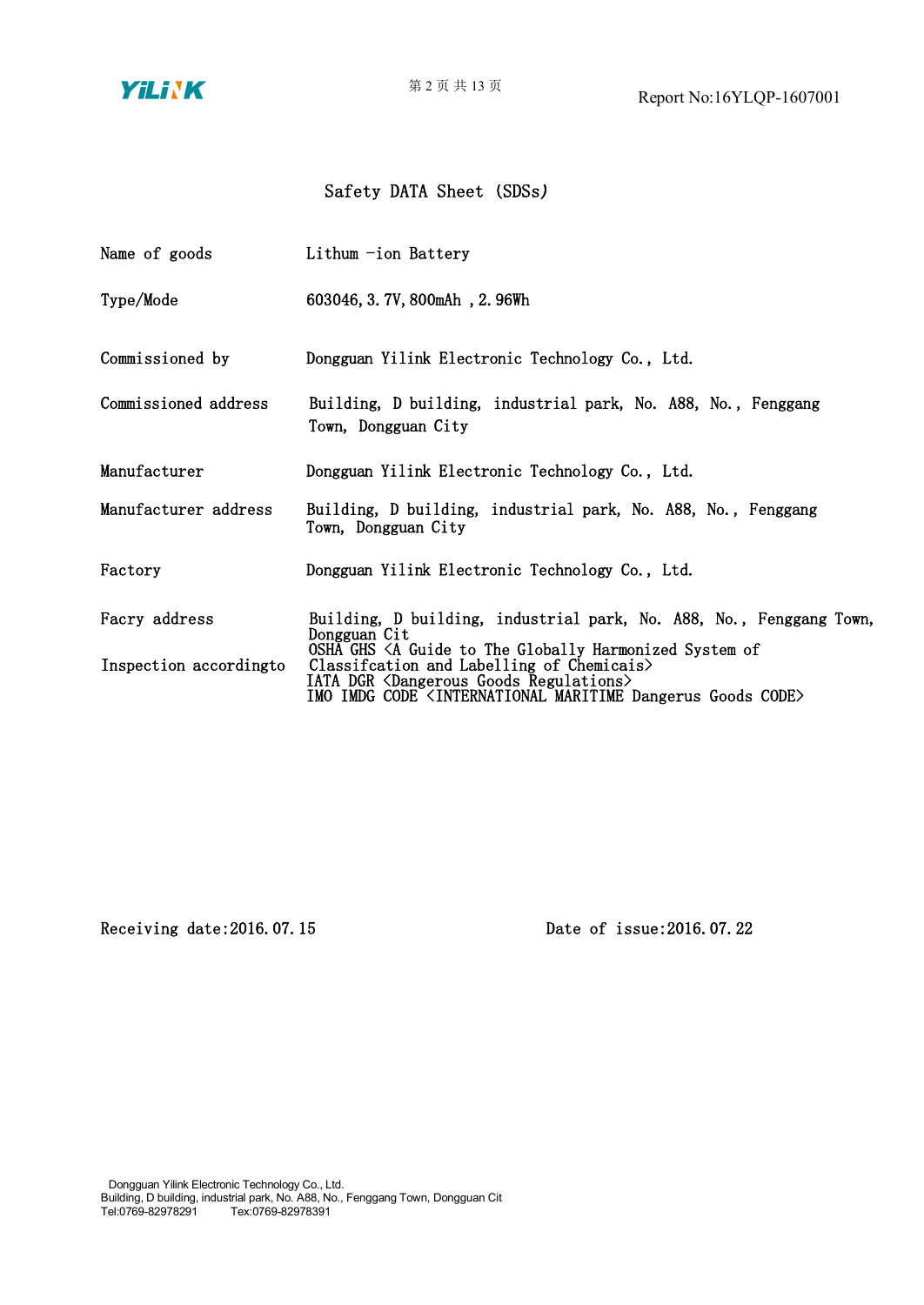

# **1. IDENTIFICATION OF THE SUBSTANCE/PREPARATION AND OF THE COMPANY/UNDERTAKING**

### **Product Identifier**

Product name: Lithium-ion Battery

Model:603046, 3.7V, 800mAh, 2.96Wh

#### **Other means of identification**

Synonyms:

### **Recommended use of the chemical and restrictions on use**

Recommended Use:

Uses advised against:

a) Do not dismantle, open or shred secondary cells or batteries.

b) Do not expose cells or batteries to heat or fire. Avoid storage in direct sunlight.

c) Do not short-circuit a cell or battery. Do not store cells or batteries haphazardly in a box or drawer.

where they may short-circuit each other or be short-circuited by other metal objects.

d) Do not remove a cell or battery from its original packaging until required for use.

e) Do not subject cells or batteries to mechanical shock.

f) In the event of a call leaking, do not allow the liquid to come in contact with the skin or eyes. If contact has been made, wash the affected ares with copious amounts of water and seek medical advice.

g) Do not use any charger other than that specifically provided for use with the equipment.

h) Observe the plus(+) and minus(-) marks on the cell, battery and equipment and ensure correct use.

i) Do not use any cell or battery which is not designed for use with the equipment.

j) Do not mix cells of different manufacturer, capacity, size or type within a device.

k) Battery usage by children should be supervised.

l) Seek medical advice immediately if a cell or a battery has been swallowed.

m) Always purchase the battery recommended by the device manufacturer for the equipment.

n) Keep cells and batteries clean and dry.

o) Wipe the cell or battery terminals with a clean dry cloth if they become dirty.

p) Secondary cells and batteries need to be charged before use. Always use the correct charger and refer to the

manufacturer's instructions or equipment manual for proper charging instructions.<br>q) Do not leave a battery on prolonged charge when not in use.

r) After extended periods of storage, it may be necessary to charge and discharge the cells or batteries several times to obtain maximum performance.

s) Retain the original product literature for future reference.

t) Use only the cell or battery in the application for which it was intended.

u) When possible, remove the battery from the equipment when not in use.

v) Dispose of properly.

### **Details of the Manufacturer of the safety data sheet**:

Name: Dongguan Yilink Electronic Technology Co., Ltd.

Address: Building, D building, industrial park, No. A88, No., Fenggang Town, Dongguan Cit Telephone number of the supplier: +86-769 82978291

Dongguan Yilink Electronic Technology Co., Ltd.

Building, D building, industrial park, No. A88, No., Fenggang Town, Dongguan Cit<br>Tel:0769-82978291 Tex:0769-82978391 Tex:0769-82978391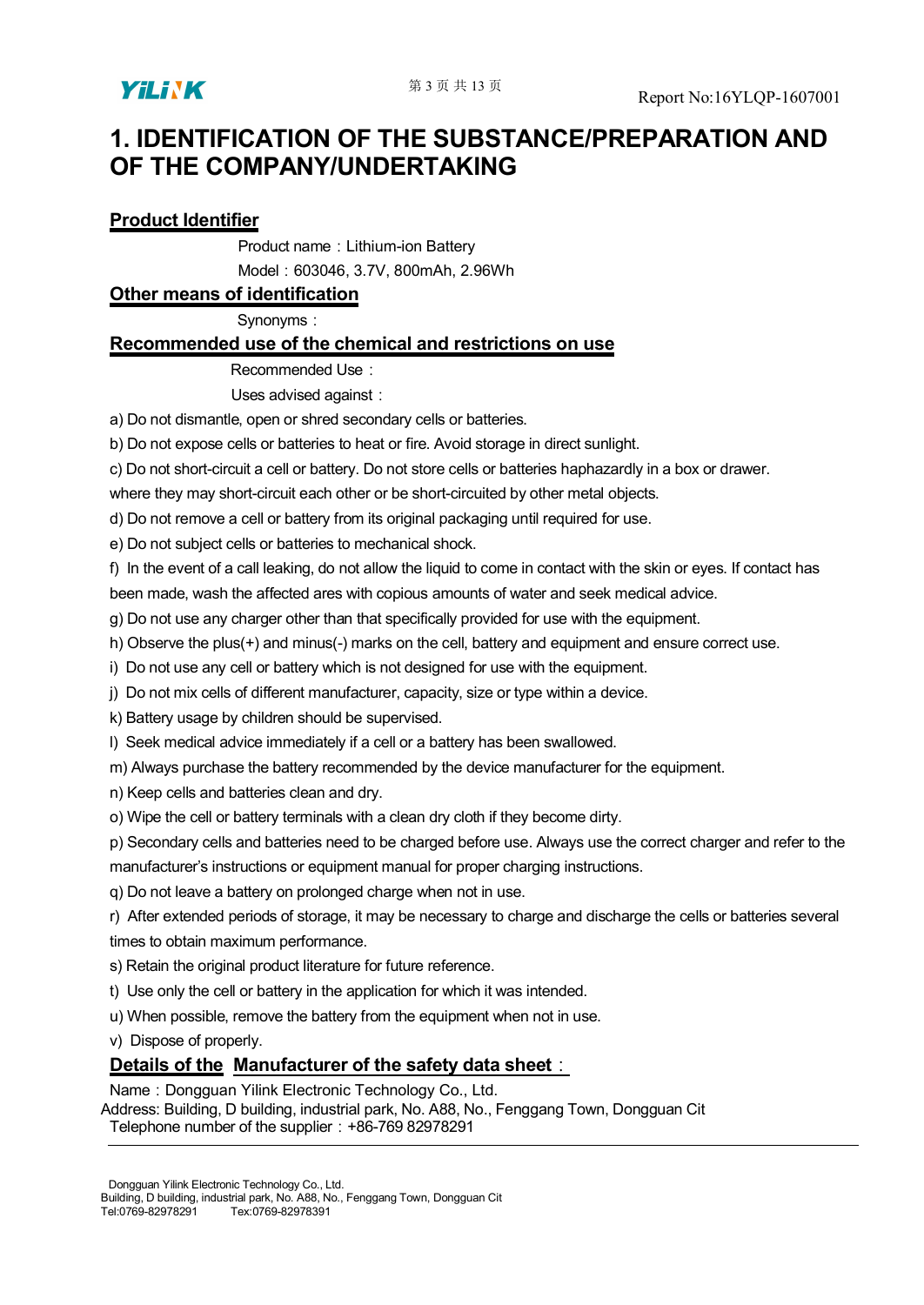Fax:+86-769 82978391 Postcode: 518116 E-mail address: **Emergency telephone number**

### **Company Emergency Phone Number:**+86-769 82300310

# **2. HAZARDS IDENTIFICATION**

### **Classification**

No harm at the normal use. If contact the Electrolyte in the Polymer Li-ion Battery, reference as follows:

### **Classification of the substance or mixture**

Classification according to GHS

Acute Toxicity, Oral (Hazard category 4)

Acute Toxicity, Dermal (Hazard category 3)

Skin, Irritate (Hazard Cagegory 1B)

Eye Irritate (Hazard category 4)

### **CHS Label elements, including precautionary statements**:



### **Signal world**:**Warning Hazard statement(s): H242:**

Heating may cause a fire; **H311:**

Toxic in contact with skin;

**H314:** Causes severe skin burns and eye damage;

**H302:** Harmful if swallowed; H319:

Causes serious eye irritation H351:

Suspected of causing cancer H317: May

cause an allergic skin reation

### **Precautionary statements**:

### **Prevention**:

P264 Wash thoroughly after handling.

Dongguan Yilink Electronic Technology Co., Ltd.

P270 Do not eat, drink or smoke when using this product.

P280 Wear protective gloves/protective clothing /eye protection/face protection.

P201 Obtain special instructions before use.

P202 Do not handle until all safety precautions have been read and understood.

P261 Avoid breathing dust/fume/gas/mist/vapours/spray.

P272 Contaminated work clothing should not be allowed out of the workplace.

Building, D building, industrial park, No. A88, No., Fenggang Town, Dongguan Cit<br>Tel:0769-82978291 Tex:0769-82978391 Tel:0769-82978291 Tex:0769-82978391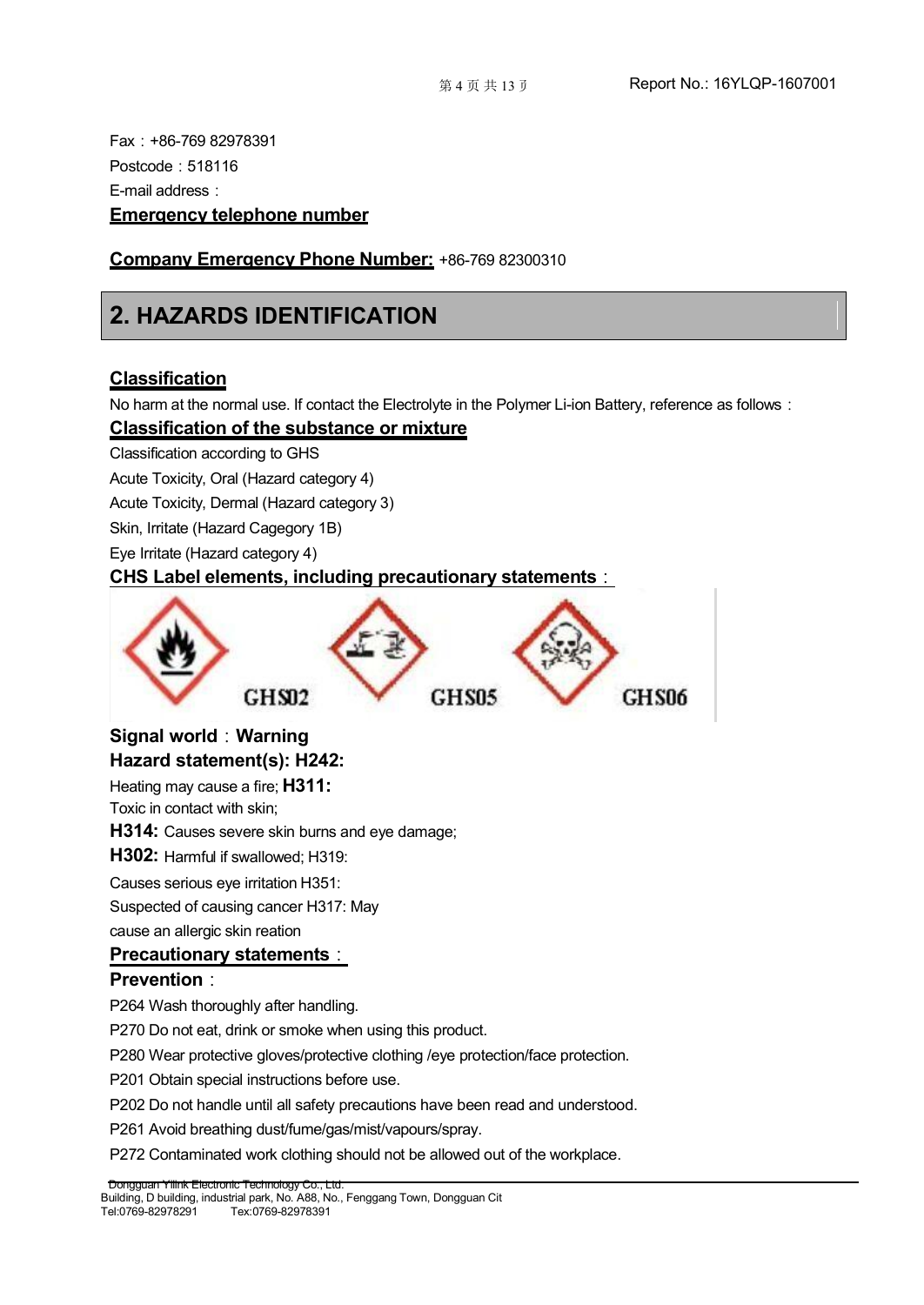#### **Response**:

P312: Call a Poison center or doctor/physician if you feel unwell. P302+P350-IF ON SKIN: Gently wash with plenty of soap and water P301+P330+P331-IF SWALLOWED: rise mouth. Do NOT induce vomiting P305+P351+P338 IF INEYES: Rinse cautiously with water for several minutes. Remove contact lenses, if present and easy to do. Continue rinsing. P337+P313 If eye irritation persists: Get medical advice/attention P308+P313 If exposed or concerned: Get medical advice/attention P302+P352 if ON SKIN: Wash with plenty of water P333+P313 If skin irritation or rash occurs: Get medical advice/attention P321 Specific treatment (see...on this label) P362+P364 Take off contaminated clothing and wash it before reuse. **Storage: P405 Store locked up. Disposal P501:** Dispose of contents/container in accordance with local/national regulations **Hazards not otherwise classified (HNOC)** Not Applicable **Other information** No information available.

# **3. COMPOSITION/INFORMATION ON INGREDIENTS**

### **Chemical characterixation: Mixtures Description:**

Product: Consisting of the following components

| <b>Common Chemical Name</b> | <b>Chemical Formula</b> | Concentration (%) | <b>CAS Number</b> |  |
|-----------------------------|-------------------------|-------------------|-------------------|--|
| Lithium Cobalt Oxide        | LiCoO <sub>2</sub>      | 36.9%             | 12190-79-3        |  |
| Carbon black                | С                       | 0.8%              | 1333-86-4         |  |
| Graphite powder             | $C_{24}X_{12}$          | 19.0%             | 7782-42-5         |  |
| Polyvinylidene fluoride     | $(C_2H_2F_2)n$          | 0.8%              | 24937-79-9        |  |
| Aluminium                   | $\mathsf{A}$            | 9.4%              | 7429-90-5         |  |
| Carboxymethyl cellulose     |                         | 0.4%              | 9004-32-4         |  |
| Styrene-butadiene rubber    | $(C_8H_8.C_4H_6)x$      | 0.6%              | 9003-55-8         |  |
| Copper                      | Cu                      | 10.6%             | 7440-50-8         |  |
|                             |                         |                   |                   |  |

Dongguan Yilink Electronic Technology Co., Ltd.

Building, D building, industrial park, No. A88, No., Fenggang Town, Dongguan Cit Tel:0769-82978291 Tex:0769-82978391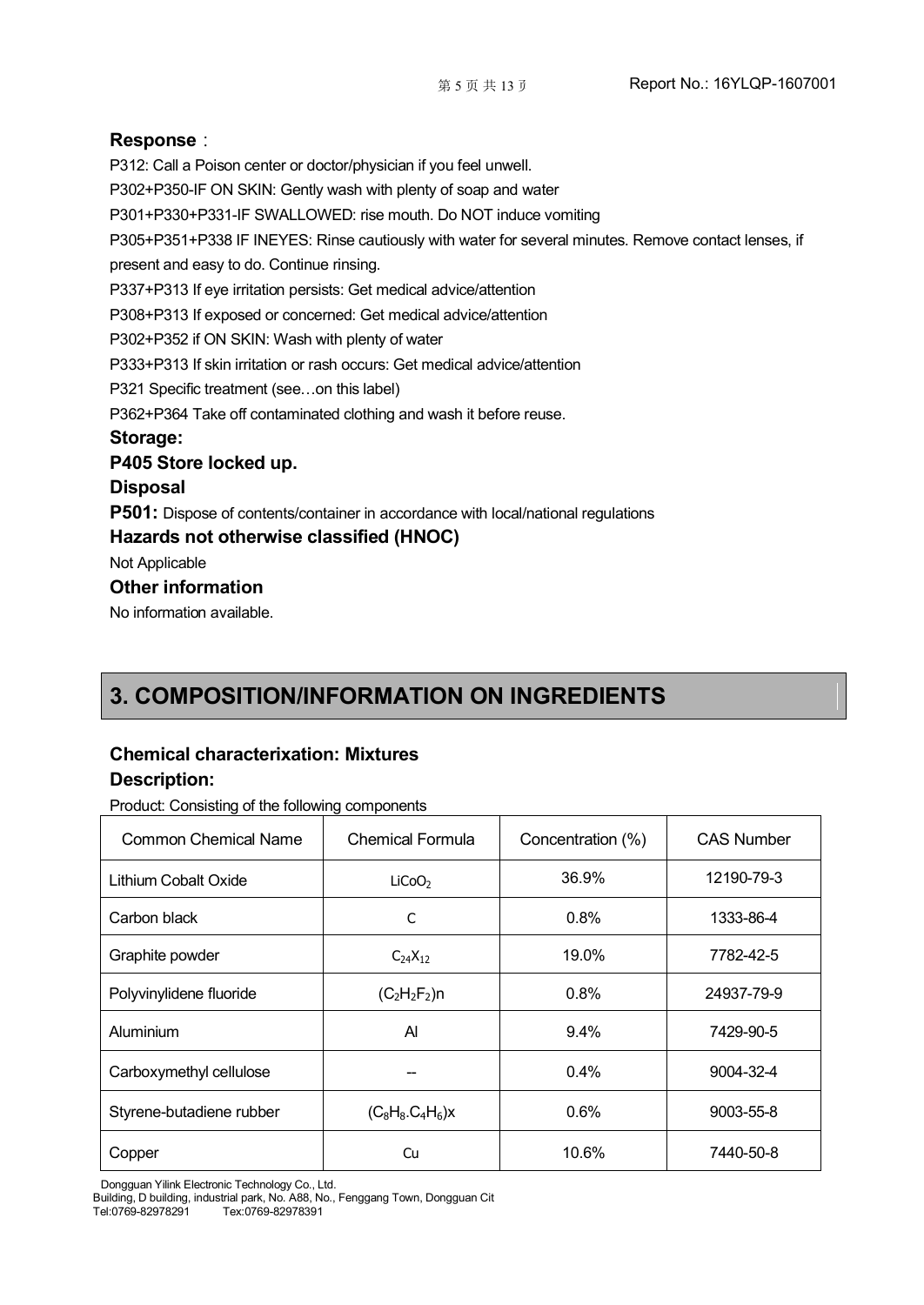| Polypropylene | $(C_3H_6)$ n             | 2.2%  | 9003-07-0                |  |
|---------------|--------------------------|-------|--------------------------|--|
| Polyethylene  | $(C_2H_4)$ n             |       | 9002-88-4                |  |
| Electrolyte   | $- -$                    | 16.5% | --                       |  |
| <b>Others</b> | $\overline{\phantom{m}}$ | 2.8%  | $\overline{\phantom{m}}$ |  |

Note: CAS number is Chemical Abstract Service Registry Number.

N/A=Not apply.

# **4. FIRST-AID MEASURES**

#### **First aid measures**

Eye Contact Rinse thoroughly with plenty of water, also under the eyelids. If symptoms persist, call a physician. Skin Contact Remove contaminated clothing and shoes. Wash skin with soap and water. In the case of skin irritation or allergic reactions see a physician.

Inhalation Move to fresh air. If symptoms persist, call a physician.

Ingestion Do NOT induce vomiting. Drink plenty of water. If symptoms persist, call a physician.

Most important symptoms and effects, both acute and delayed

Swallowing Do not induce vomiting. Get medical attention.

**Most Important Symptoms/Effects** No information available.

**Indication of any immediate medical attention and special treatment needed**

Notes to Physician Test symptomatically

## **5. FIRE-FIGHTING MEASURES**

### **Suitable Extinguishing Media**

CO2, dry chemical powder, water spray.

Unsuitable Extinguishing Media: No information available.

### **Specific Hazards Arising from the Chemical**

Formation of toxic gases is possible during heating or case of fire.

In case of fire, the following can be released:

Carbon monoxide (Co)

Carbon dioxide

Other irritating and toxic gases.

### **Hazardous Combustion Products**

Carbon oxides.

Explosion Date

Sensitivity to Mechanical Impact No

Sensitivity to Static Discharge No

Dongguan Yilink Electronic Technology Co., Ltd. Building, D building, industrial park, No. A88, No., Fenggang Town, Dongguan Cit<br>Tel:0769-82978291 Tex:0769-82978391 Tel:0769-82978291 Tex:0769-82978391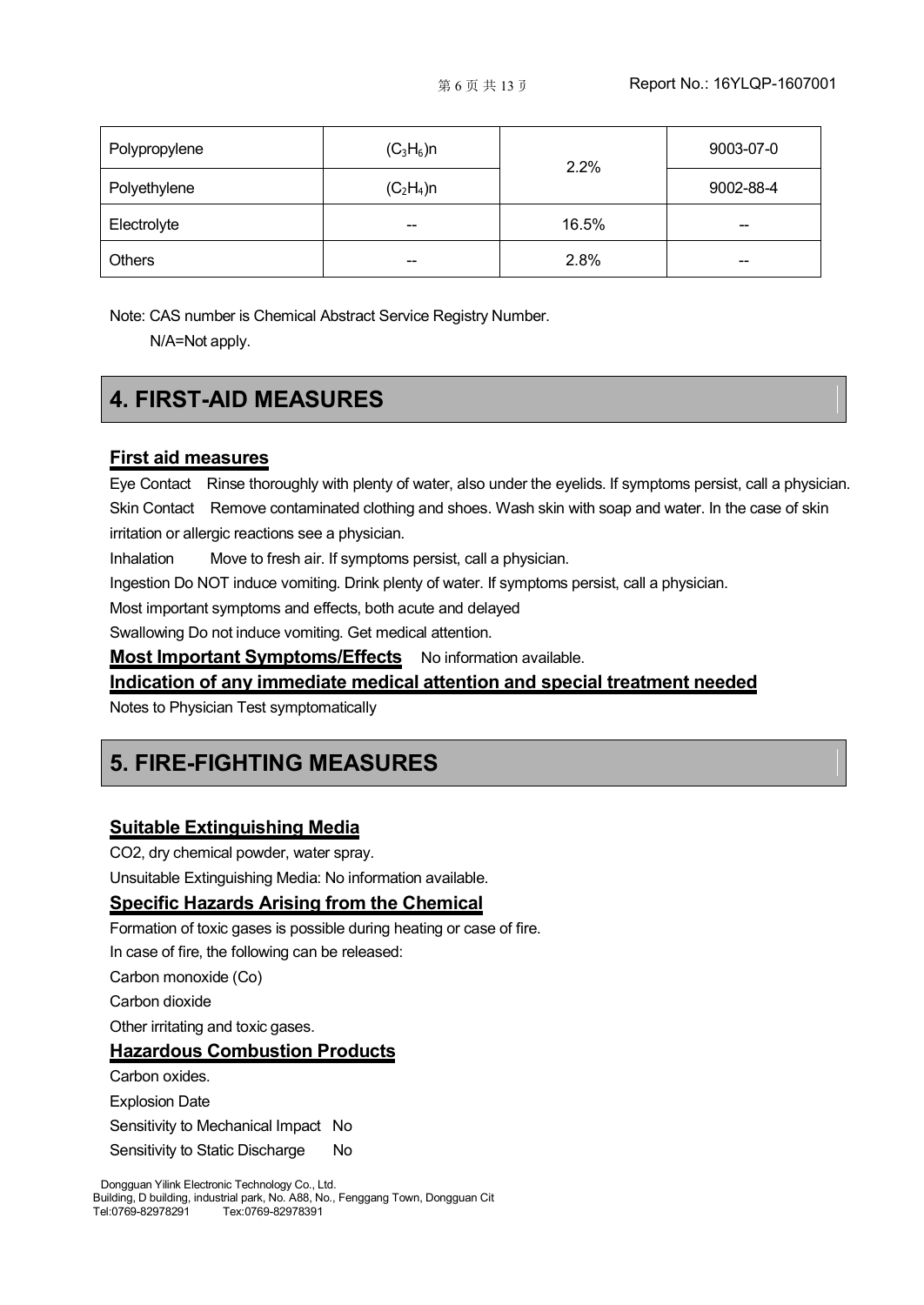### **Protective Equipment and Precautions for Firefighters**

As in any fire, wear self-contained breathing apparatus pressure-demand, MSHA/NIOSH (approved or equivalent) and full protective gear. For example: Wear self-contained respiratory protective device.

Wear suitable protective clothing and eye/face protection.

### **Special hazards arising from the substance or mixture:**

Battery may burst and release hazardus decomposition products when exposed to a fire situation.

Lithium ion batteries contain flammable electrolyte that may vent, ignite and produce sparks when subjected to high temperature (>150 °C), When damaged or abused (e.g. mechanical damage or electrical overcharging ); may burn rapidly with flare-burning effect; may ignite other batteries in clothes proximity.

# **6. ACCIDENTAL RELEASE MEASURES**

### **Personal precautions, protective equipment and emergency procedures**

Personal Precautions Avoid contact with eyes.

Refer to section 8 for personal protective equipment. Ensure adequate ventilation. Remove all sources of ignition. Evacuate personnel to safe areas.

### **Environmental Precautions**

Environmental Precautions Refer to protective measures listed in Sections 7 and 8.

Absorb with liquid-binding material (sand, diatomite, acid binders, universal binders, sawdust).

Dispose contaminated material as waste according to item 13.

### **Methods and material for containment and cleaning up**

Methods for Containment Prevent further leakage or spillage if safe to do so.

Methods for Cleaning up Use personal protective equipment. Dam up. Cover liquid spill with sand,

earth or other Non combustible absorbent material. Pick up and transfer to properly labelled containers. Clean contaminated surface thoroughly.

# **7. HANDLING AND STORAGE**

### **Precautions for safe handling**

Handing Handle in accordance with good industrial hygiene and safety practice. Avoid contact with skin, eyes and clothing. Wear personal protective equipment.

Wash thoroughly after handling. Use this material with adequate ventilation.

The Product is not explosive.

### **Conditions for safe storage, including any incompatibilities**

If the Lithium-ion Battery is subject to storage for such a long term as more than 3 months, it is recommended to recharge the Lithium-ion Polymer Battery Periodically.

3 months: -10°C~ +40°C, 45 to 85% RH

And recommended at 0°C~+35°C for long period storage.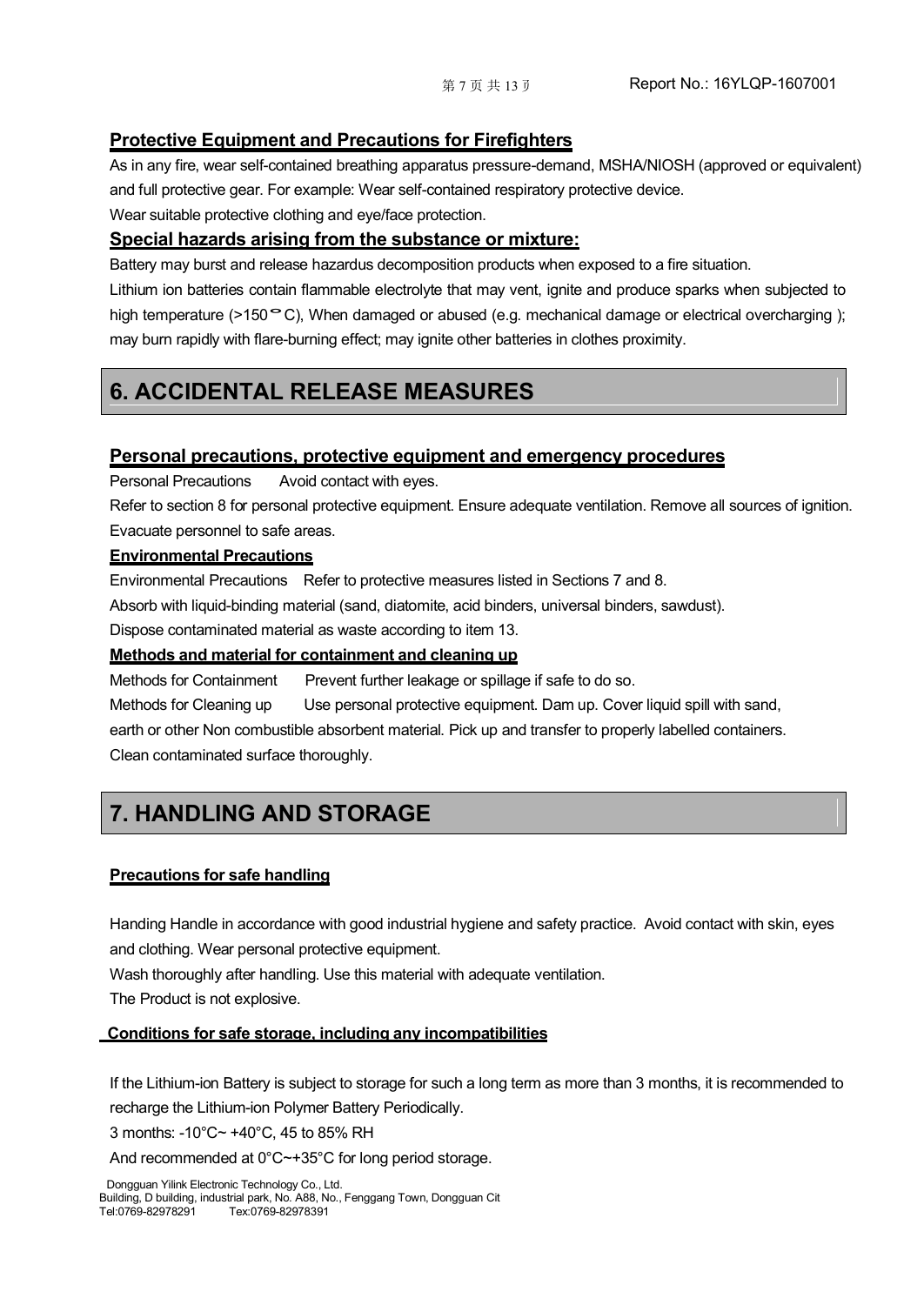The capacity recovery rate in the delivery state (50% capacity of fully charged) after storage is assumed to be 80% or more.

The voltage for a long time storage shall be 3.7V~4.2V range.

Do not storage Lithium-ion Battery haphazardly in a box or drawer where they may short-circuit each other or be short-circuited by other metal objects.

Keep out of reach of children.

Do not expose Lithium-ion Polymer Battery to heat or fire. Avoid storage in direct sunlight.

Do not store together with oxidizing and acidic materials.

Keep ignition sources away- Do not smoke.

Store in cool, dry and well-ventilated place.

#### **Incompatible Products** None known.

# **8. EXPOSURE CONTROLS AND PERSONAL PROTECTION**

#### **Control parameters**

Ingredients with limit values that require monitoring at the workplace:

12190-79-3 Lithium Cobalt Oxide

| TLV(USA)                            | $0.02$ mg/m <sup>3</sup> |
|-------------------------------------|--------------------------|
| MAK(Germany)   0.1mg/m <sup>3</sup> |                          |

**Other Exposure Guidelines** Vacated limits revoked by the Courtof Appeals decision in AFL-CIO v.

OSHA, 965 F.2d 962 (11th Cir., 1992).

#### **Appropriate engineering controls**

**Engineering Measures** Showers Eyewash

stations Ventilation

systems

Use adequate general or local exhaust ventilation to keep airborne concentrations below the permissible Exposure limits. Ensure or adequate ventilation.

#### **Individual protection measures, such as personal protective equipment**

**Eye/Face Protection:**



#### **Body protection:**

Protective work clothing.

**Skin protection:**

Dongguan Yilink Electronic Technology Co., Ltd. Building, D building, industrial park, No. A88, No., Fenggang Town, Dongguan Cit<br>Tel:0769-82978291 Tex:0769-82978391 Tel:0769-82978291 Tex:0769-82978391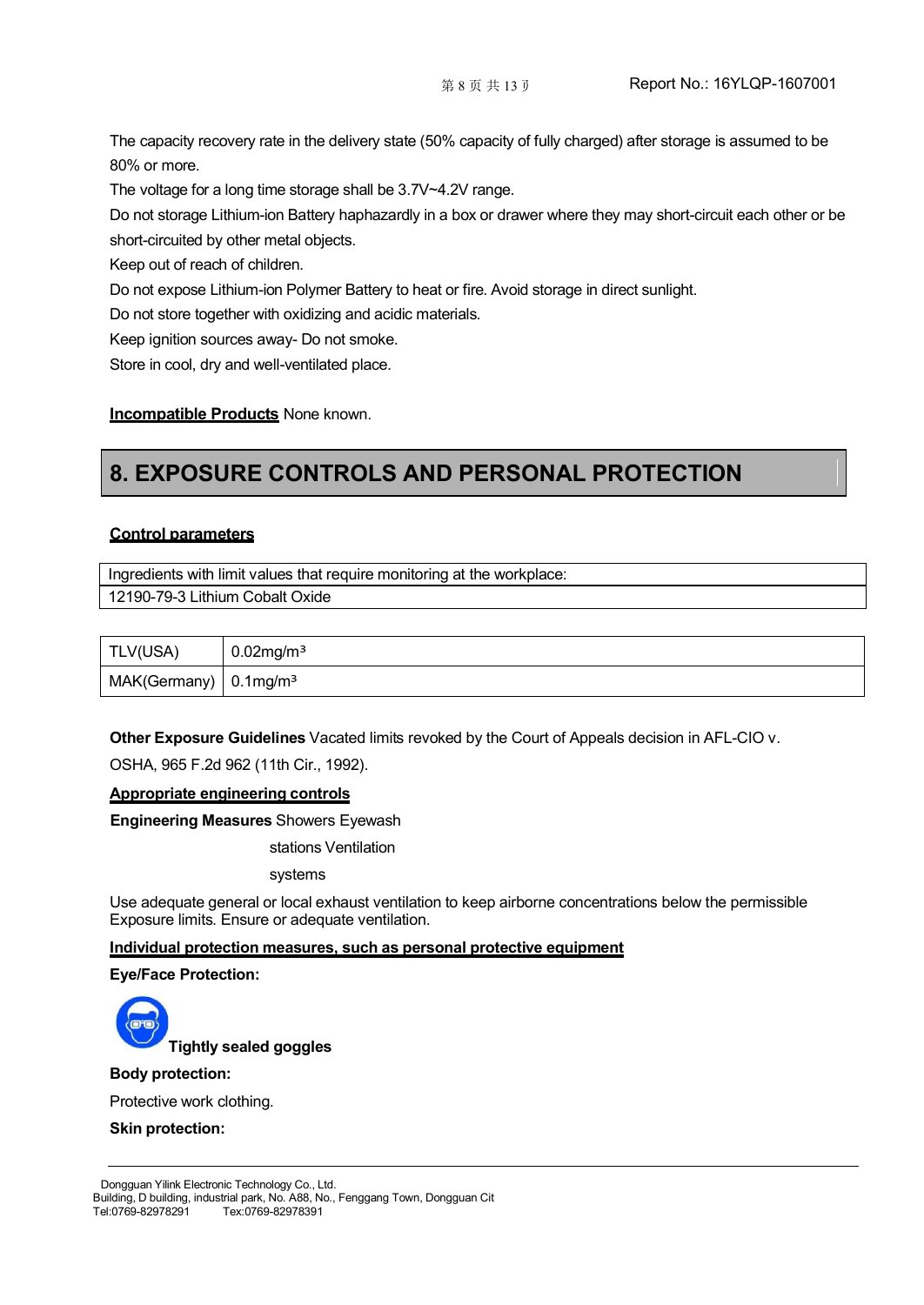

#### **Material of gloves:**

The selection of the suitable gloves does not noly depend on the material, but also on further marks of quality and varies from manufacturer to manufacturer. As the product is preparation of several substances, the resistance of the glove material can not to be calculated in advance and has therefore to be checked prior to the application.

#### **Penetration time of glove material:**

The exact break trough time has to be found out by manufacturer of the Protective gloves and has to be observed.

**Respiratory Protection** No protective equipment is needed under normal use conditions. If exposure limits are exceeded or irritation is experienced, ventilation and evacuation may be required.

**Hygiene Measures** Handle in accordance with good Industrial hygiene and safety practice.

# **9. PHYSICAL AND CHEMICAL PROPERTIES**

|                      | Form:                                        |                               |
|----------------------|----------------------------------------------|-------------------------------|
| Physician            | Color:                                       |                               |
| <b>State</b>         | Odour:                                       |                               |
|                      | Odor Threshold:                              |                               |
| Change in condition: |                                              |                               |
|                      | pH, with indication of the concentration     | Not determined.               |
|                      | Melting Point/freezing point                 | Not determined.               |
|                      | Initial boiling point and Boiling range:     | Not determined.               |
| <b>Flash Point</b>   |                                              | Not determined.               |
| Evaporation rate     |                                              | Not determined.               |
|                      | Flammability (solid, gas)                    | Not determined.               |
|                      | Upper/lower flammability or explosive limits | Not determined.               |
| Vapor Pressure:      |                                              | Not determined.               |
| Vapor Density:       |                                              | Not determined.               |
| relative density:    |                                              | Not determined.               |
| Solubility in Water: |                                              | Not determined.               |
|                      | Solubility in other solvents                 | Not determined.               |
|                      | n-octanol/water partition coefficient        | Not determined.               |
|                      | Auto-ignition temperature                    | Product is not self-igniting. |
|                      | Decomposition temperature                    | Not determined.               |
| Odout threshold      |                                              | Not determined.               |
| Evaporation rate     |                                              | Not determined.               |

Dongguan Yilink Electronic Technology Co., Ltd.

Building, D building, industrial park, No. A88, No., Fenggang Town, Dongguan Cit Tel:0769-82978291 Tex:0769-82978391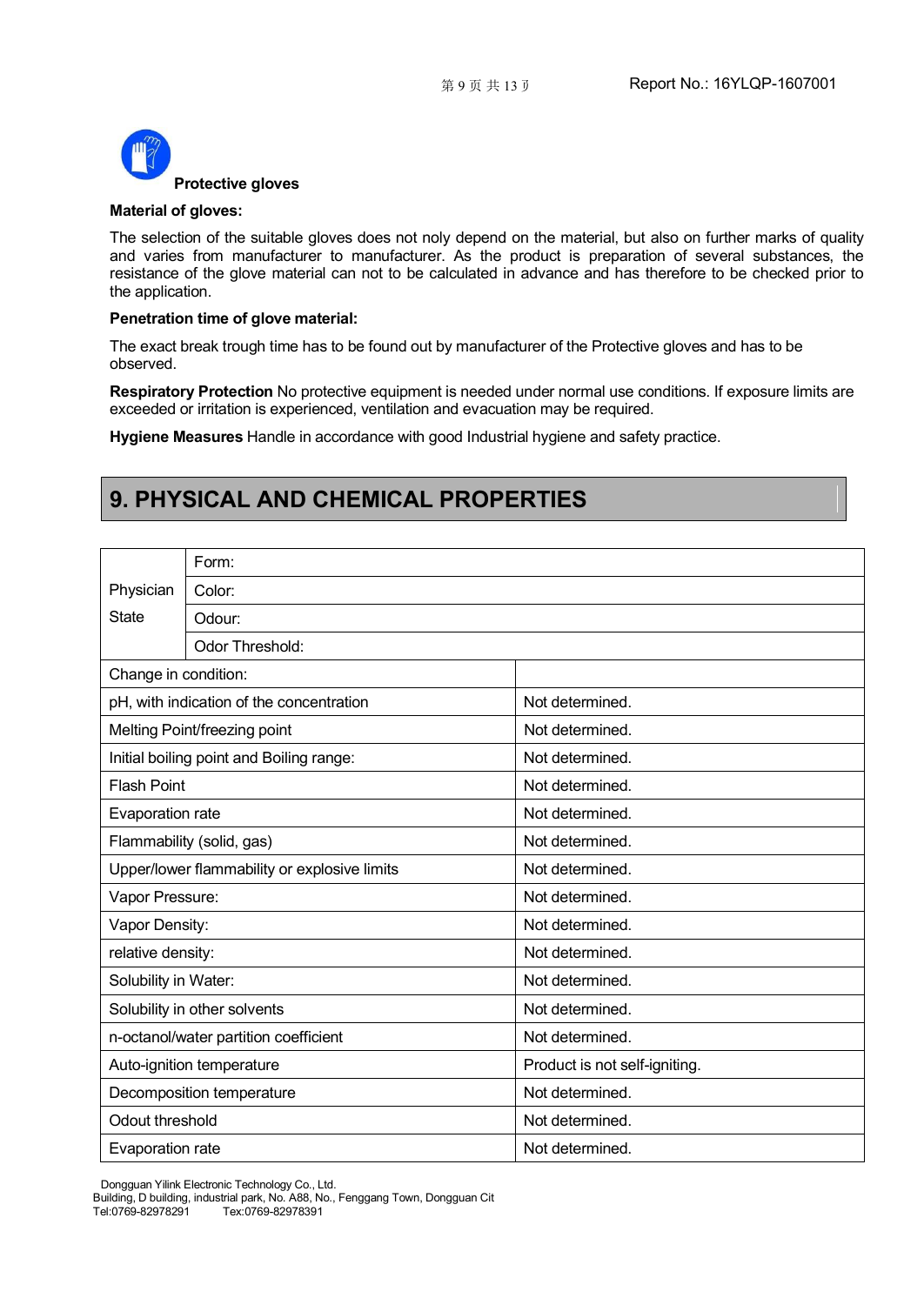| Viscosity         | Not determined.                            |
|-------------------|--------------------------------------------|
| Other Information | No further relevant information available. |

# **10. STABILITY AND REACTIVITY**

**Reactivity:** Stable under recommended storage and handling conditions (see section 7, Handling and storage) **Chemical stability:** Stable Under normal conditions of use, storage and transport.

**Thermal decomposition/conditions to be avoided:** No decomposition if used according to specifications.

**Possibility of Hazardous Reactions:** None under normal processing.

**Hazardous Polymerization:** Hazardous polymerization does not occur.

**Conditions to avoid:** Strong heating, fire, Incompatible materials.

**Incompatible materials:** Strong oxidizing agents. Strong acids. Base metals.

**Hazardous Decomposition Products:** Carbon oxides, Other irritating and toxic gases.

# **11. TOXICOLOGICAL INFORMATION**

#### **Acute toxiciy: No data available.**

LD/LC50 values relevant for classification: Not available.

**Skin corrosion/irritation:** No irritant effect.

**Serious eye damage/irritation:** Cause serious eye irritation.

**Respiratory or skin sensitization:** No sensitizing effects known.

**Specific target organ system toxicity:** No information available.

**CMR effects (carcinogenity, mutagenicity and toxicity for reproduction:** No information available.

# **12. Ecological information**

#### **Toxicity:**

Acquatic toxicity:

No further relevant information available.

**Persistence and degradability:** No further relevant information available.

**Bioaccumulation potential:** No further relevant information available.

**Mobility in soil:** No further relevant information available.

Results of PBT and vPvB assessment

PBT: Not applicable.

Dongguan Yilink Electronic Technology Co., Ltd. Building, D building, industrial park, No. A88, No., Fenggang Town, Dongguan Cit Tel:0769-82978291 Tex:0769-82978391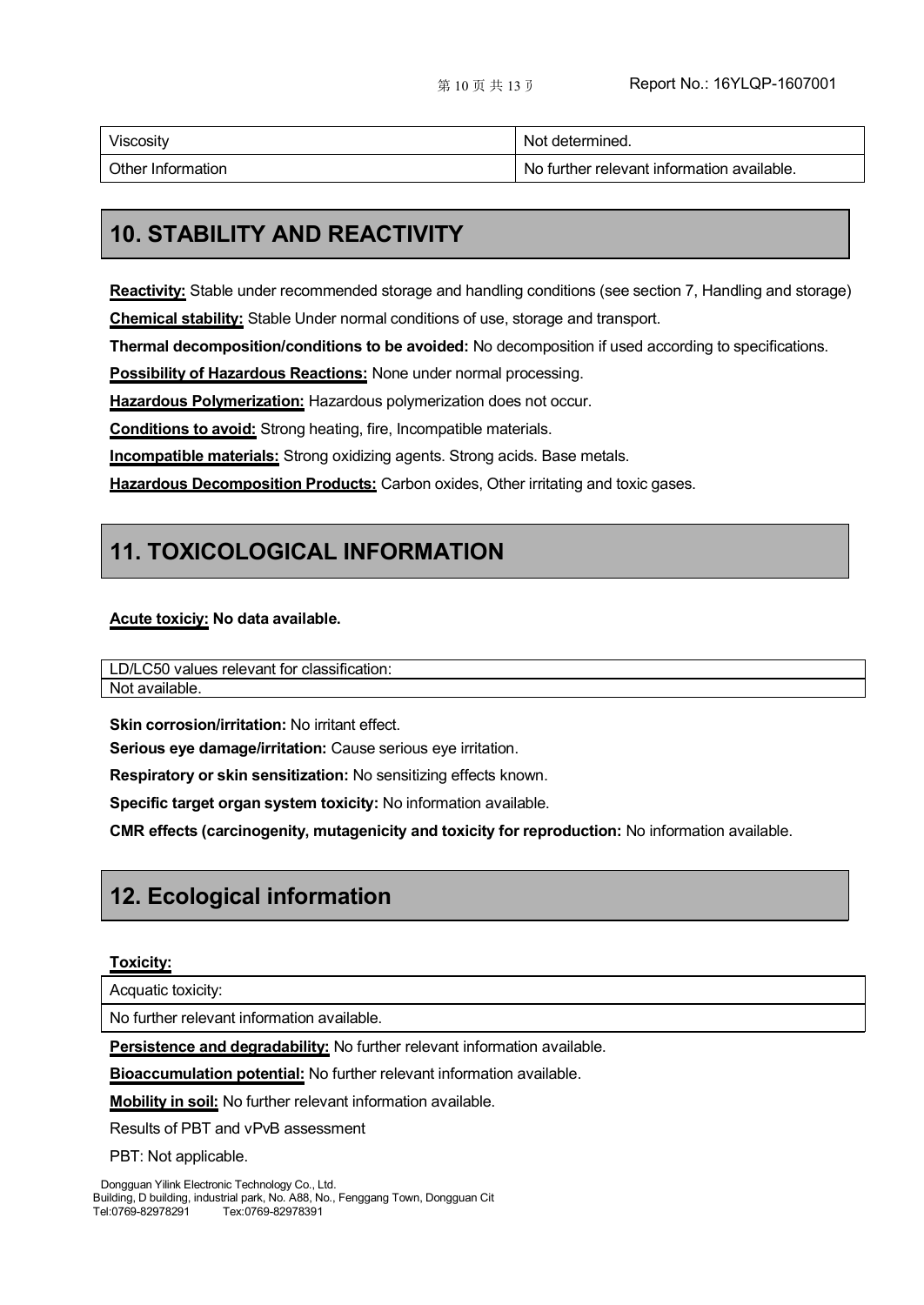vPvB: Not applicable.

**Other adverse effects:** No information available.

# **13. DISPOSAL CONSIDERATIONS**

#### **Waste treatment methods**

Recommendation: Must not be disposed together with household garbage.

Do not allow product to reach sewage system

### **Uncleaned packaging:**

Recommendation: Disposal must be made according to official regulations.

# **14. TRANSPORT INFORMATION**

#### **Land transport**

ADR/RID class: Not regulated. UN-Number: UN3480 or UN3481.

#### **Maritime transport**

IMDG Class: Class 9. UN Number: UN3480 or UN3481. Marine pollutant: No

#### **Air transport**

ICAO/IATA Class: Class 9

UN/ID Number: UN3480 or UN3481.Environmental hazards: Not applicable.

Special precautions for user: Not applicable.

Transport/Additional information: Not restricted goods according to the above specifications.

The Lithium-ion Battery bad been tested according to the requirements of the UN manual of tests and Criteria, Part III, subsection 38.3;

The Lithium ion batteries according to SectionⅡ/Section IB of PACKING INSTRUCTION 965, or Section II of PACKING INSTRUCTION 966~967 of the Dangerous Goods regulations 57th Edition may be transported.

The packaging shall be adequate to avoid mechanical damage during transport, handling and stacking. The materials and pack design shall be chosen so as to prevent the development of unintentional electrical conduction, corrosion of the terminals and ingress of moisture.

Meets requirements of DOT Special Provision 188 to be transported as non-dangerous goods Meets the requirements of 49CFR173.185 to be transported as non-dangerous goods for road, rail, air, and vessel (Effective August 6, 2014 per HM224F)

The package must be handled with care and that a flammability hazard exists if the package is damaged;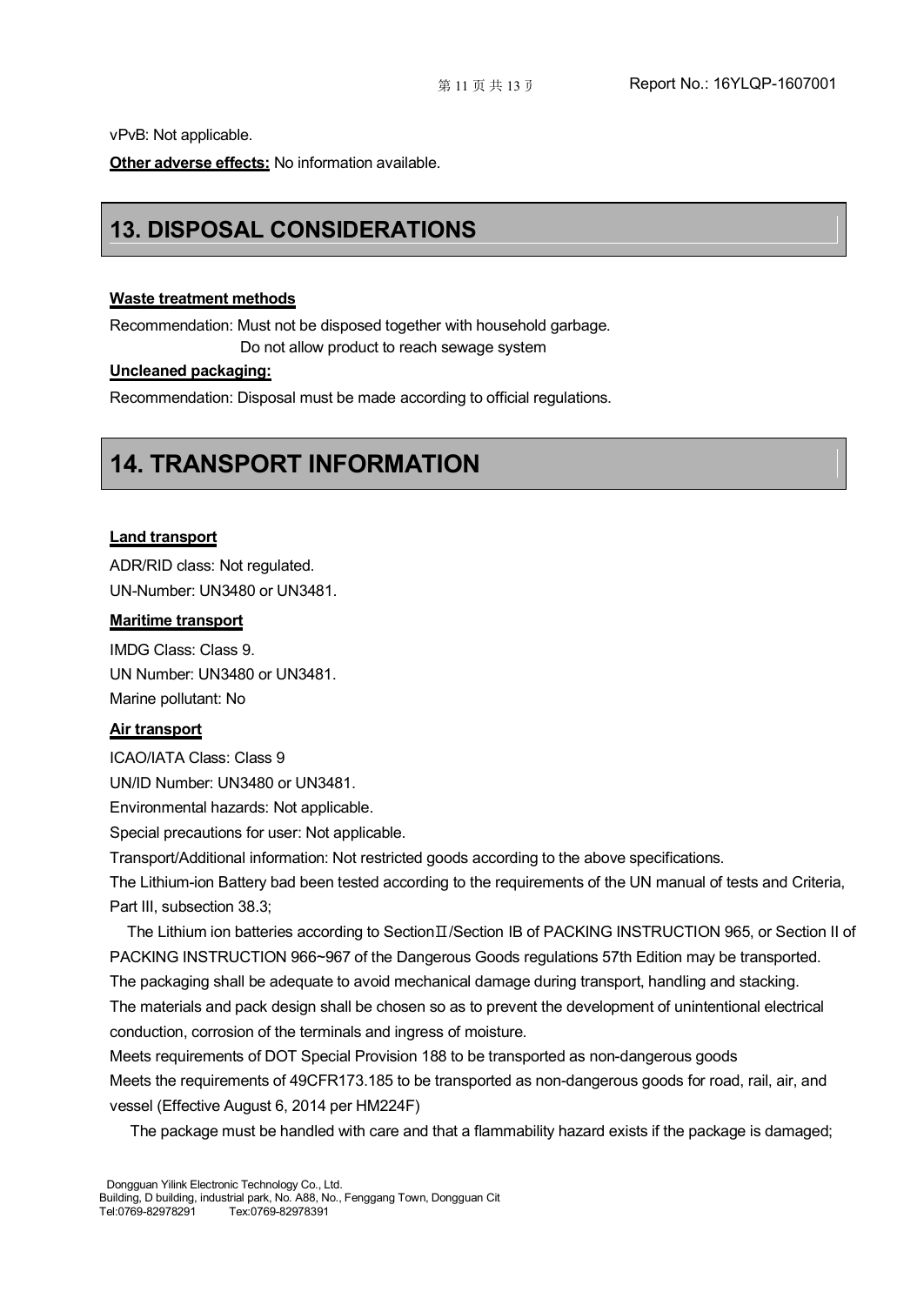## **15. REGULATORY INFORMATION**

#### **Safety, health and environmental regulations/legislation specific for the substance or mixture**

EU Regulation:

**Authorisations:** No information available.

**Restrictions on use:** No information available.

#### **Regulatory information**

| CAS NO.    | <b>EU</b>  | <b>US</b>  | Japan      | Canada       | <b>Australia</b> | Korea      | China      |
|------------|------------|------------|------------|--------------|------------------|------------|------------|
|            | (EINECS)   | (TSCA)     | (ENCS)     | (DSL/        | (AICS)           | (ECL)      | (IECSC)    |
|            |            |            |            | <b>NDSL)</b> |                  |            |            |
| 12190-79-3 | Listed     | Not listed | Not listed | <b>NDSL</b>  | Not listed       | Not listed | Not listed |
| 7429-90-5  | Listed     | Listed     | Listed     | <b>DSL</b>   | Listed           | Listed     | Listed     |
| 24937-79-9 | Listed     | Listed     | Listed     | <b>DSL</b>   | Listed           | Listed     | Listed     |
| 7782-42-5  | Not listed | Listed     | Not listed | <b>DSL</b>   | Listed           | Listed     | Listed     |
| 7440-50-8  | Not listed | Listed     | Not listed | <b>DSL</b>   | Listed           | Listed     | Listed     |
| 9003-55-8  | Listed     | Listed     | Listed     | <b>DSL</b>   | Listed           | Listed     | Listed     |
| 21324-40-3 | Listed     | Not listed | Not listed | Not listed   | Not listed       | Not listed | Listed     |
| 96-49-1    | Listed     | Listed     | Not listed | <b>NDSL</b>  | Not listed       | Not listed | Not listed |
| 616-38-6   | Listed     | Listed     | Listed     | <b>DSL</b>   | Listed           | Listed     | Listed     |
| 623-53-0   | Listed     | Listed     | Listed     | <b>DSL</b>   | Listed           | Listed     | Listed     |
| 7440-02-0  | Listed     | Listed     | Listed     | <b>DSL</b>   | Listed           | Listed     | Listed     |

**Chemical safety assessment** A Chemical Safety Assessment has not been carried out

# **16. OTHER INFORMATION**

This information is based on out present knowledge. However, this shall not constitute a guarantee for any specific product features and shall not establish a legally valid contractual relationship.

#### **Relevant Phrases:**

R20/22: Harmful by inhalation and if swallowed.

R36: Irritating to eyes.

H302: Harmful if swallowed.

H332: Harmful if inhaled.